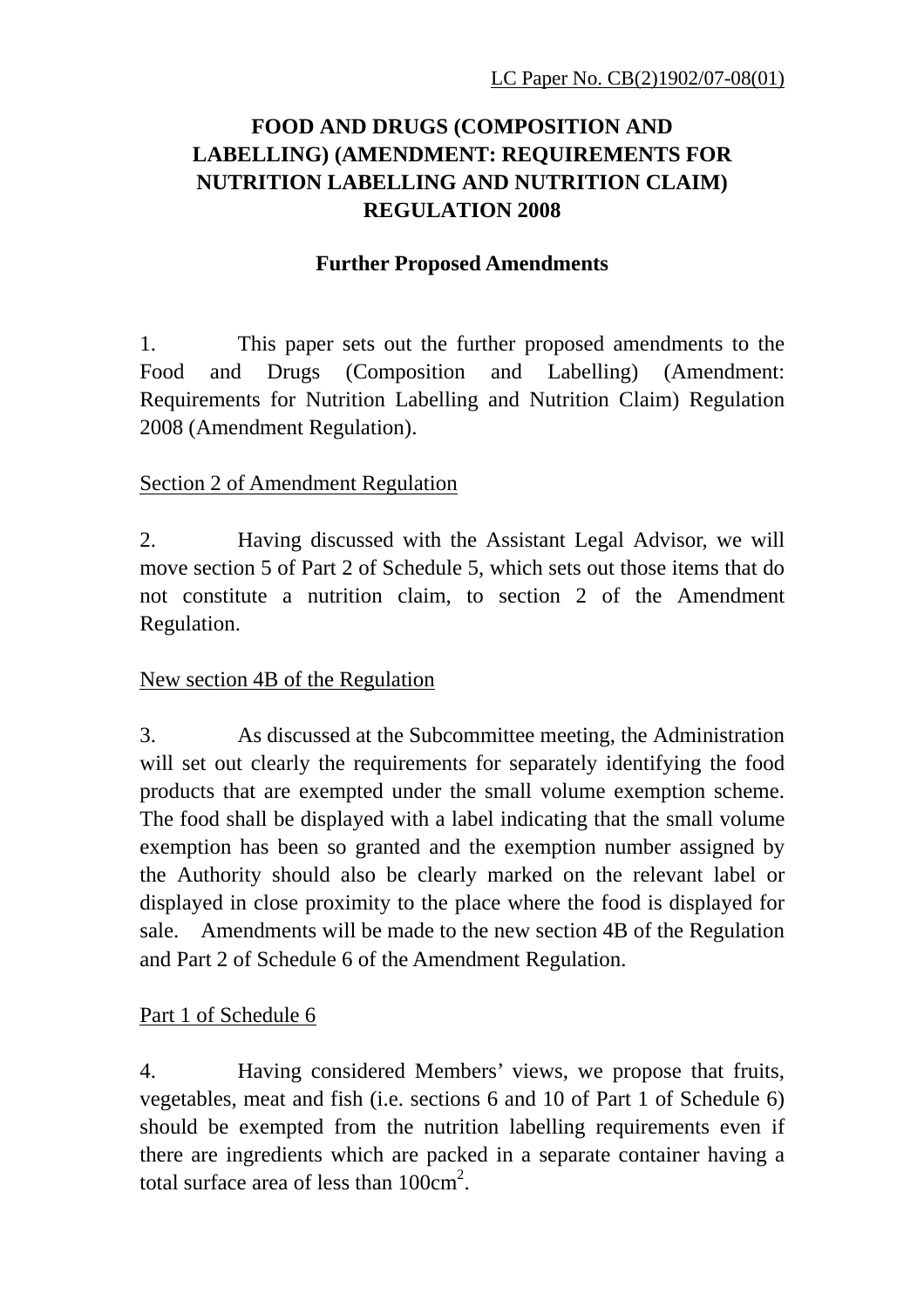# Draft Resolution

5. The draft Resolution which sets out the proposed amendments is attached.

Food and Health Bureau May 2008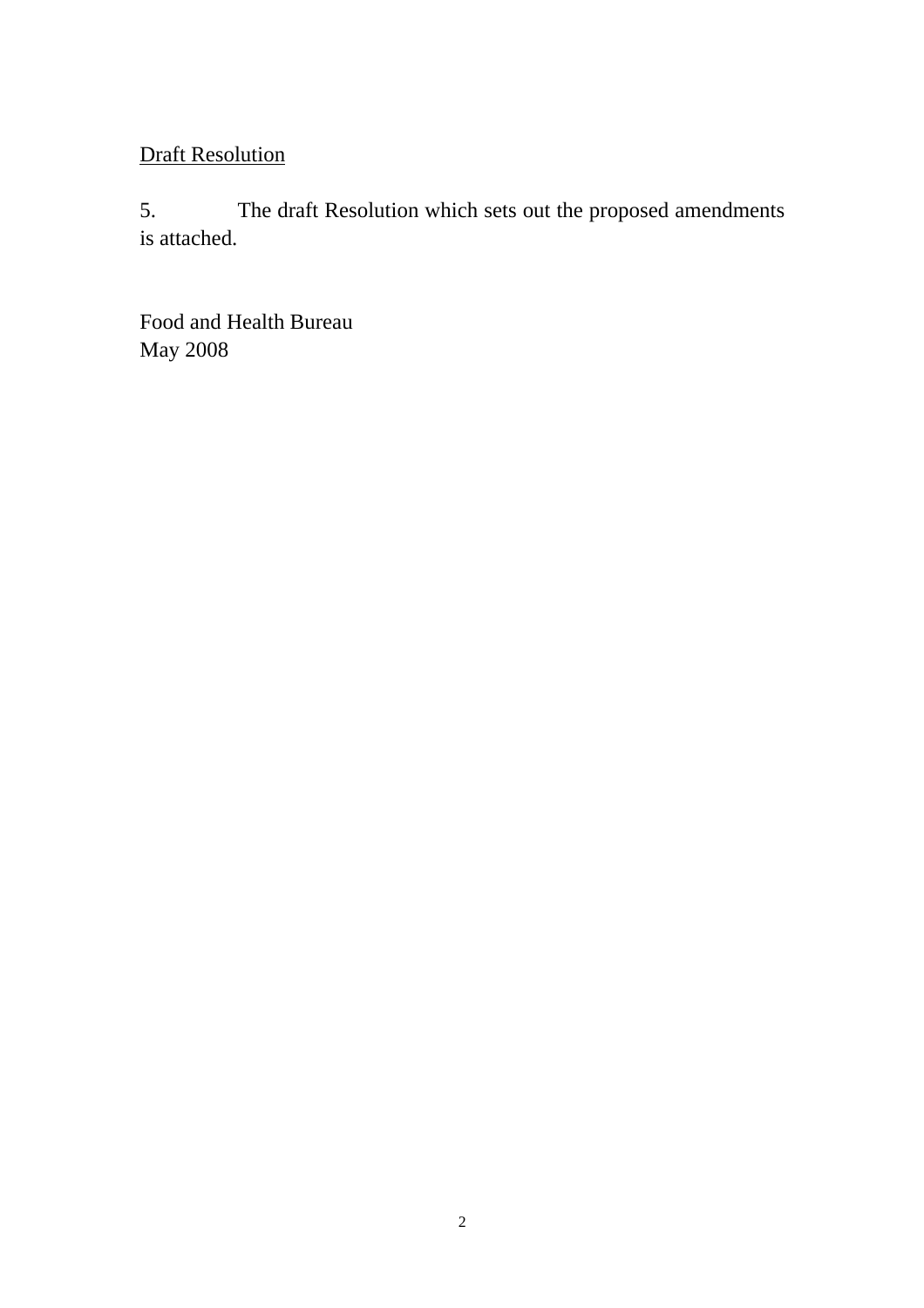DM #152438 v3/Emma Wong 1st draft: 6.5.2008 2nd draft: 7.5.2008 3<sup>rd</sup> draft: 8.5.2008 3<sup>rd</sup> (revised) draft: 8.5.2008

#### INTERPRETATION AND GENERAL CLAUSES ORDINANCE

#### **RESOLUTION OF THE LEGISLATIVE COUNCIL**

### FOOD AND DRUGS (COMPOSITION AND LABELLING) (AMENDMENT: REQUIREMENTS FOR NUTRITION LABELLING AND NUTRITION CLAIM) REGULATION 2008

 Resolution made and passed by the Legislative Council under section 34(2) of the Interpretation and General Clauses Ordinance (Cap. 1) on May 2008.

- RESOLVED that the Food and Drugs (Composition and Labelling) (Amendment: Requirements for Nutrition Labelling and Nutrition Claim) Regulation 2008, published in the Gazette as Legal Notice No. 69 of 2008 and laid on the table of the Legislative Council on 9 April 2008, be amended -
	- (a) in section 2, in the definition of "nutrition claim", by adding ", subject to paragraph (3)" after "(營養聲稱)";

(b) in section 2, by adding –

"(4) Regulation 2 is amended by adding -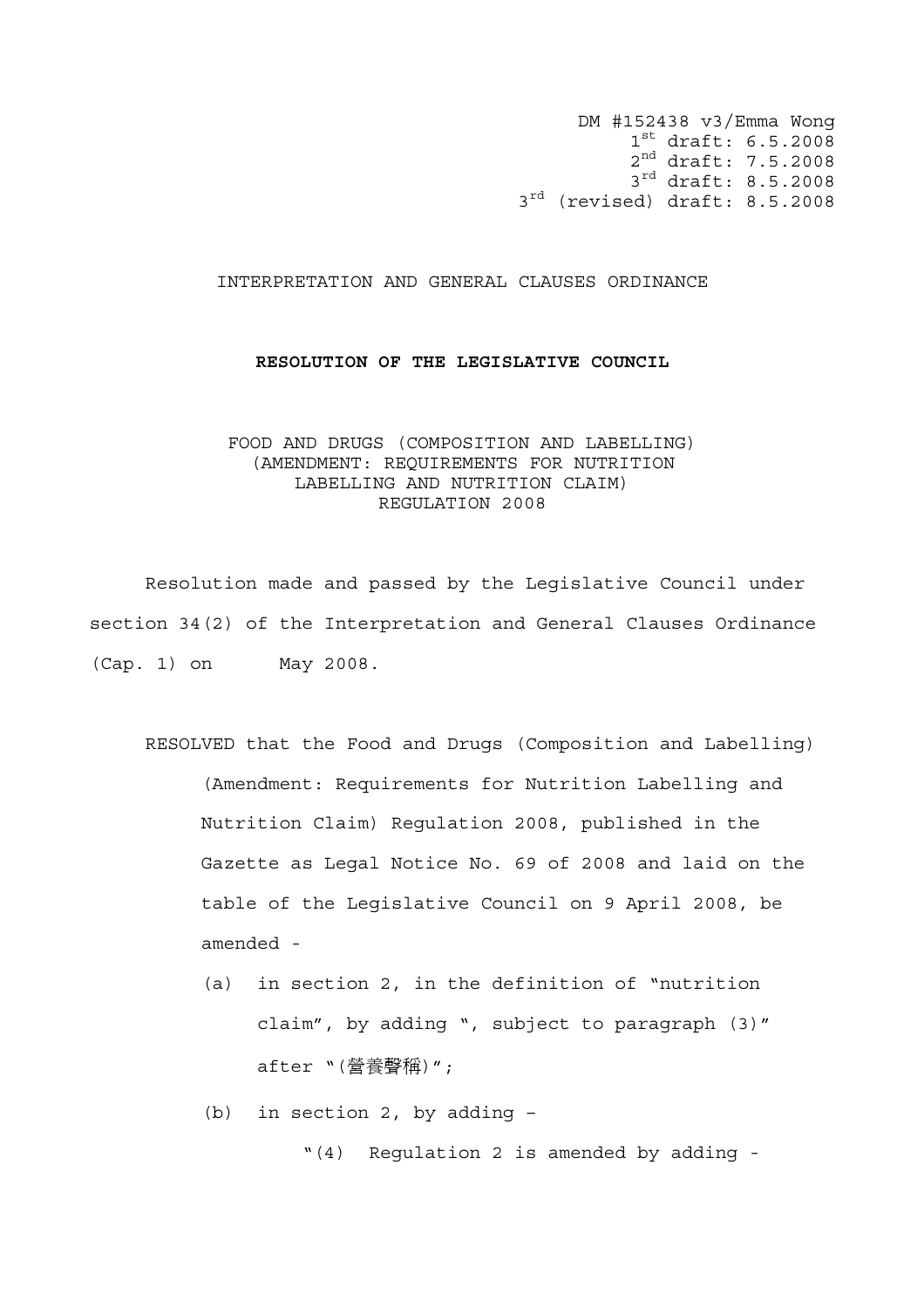"(3) For the purposes of these regulations, the following do not constitute a nutrition claim –

- (a) mention of any nutrient content in a list of ingredients required by section 2 of Schedule 3;
- (b) any quantitative or qualitative declaration of any nutrient content specified in section 2(4E)(*a*) of Schedule 3;
- (c) other quantitative or qualitative declaration of energy value or any nutrient content required by law;
- (d) any quantitative or qualitative declaration of change in nutritional value due to genetically modified process;
- (e) any claim forming part of the name, brand name or trade mark of a prepackaged food; and
- (f) any quantitative declaration of energy value or any nutrient content contained in a prepackaged food which –

(i) is expressed –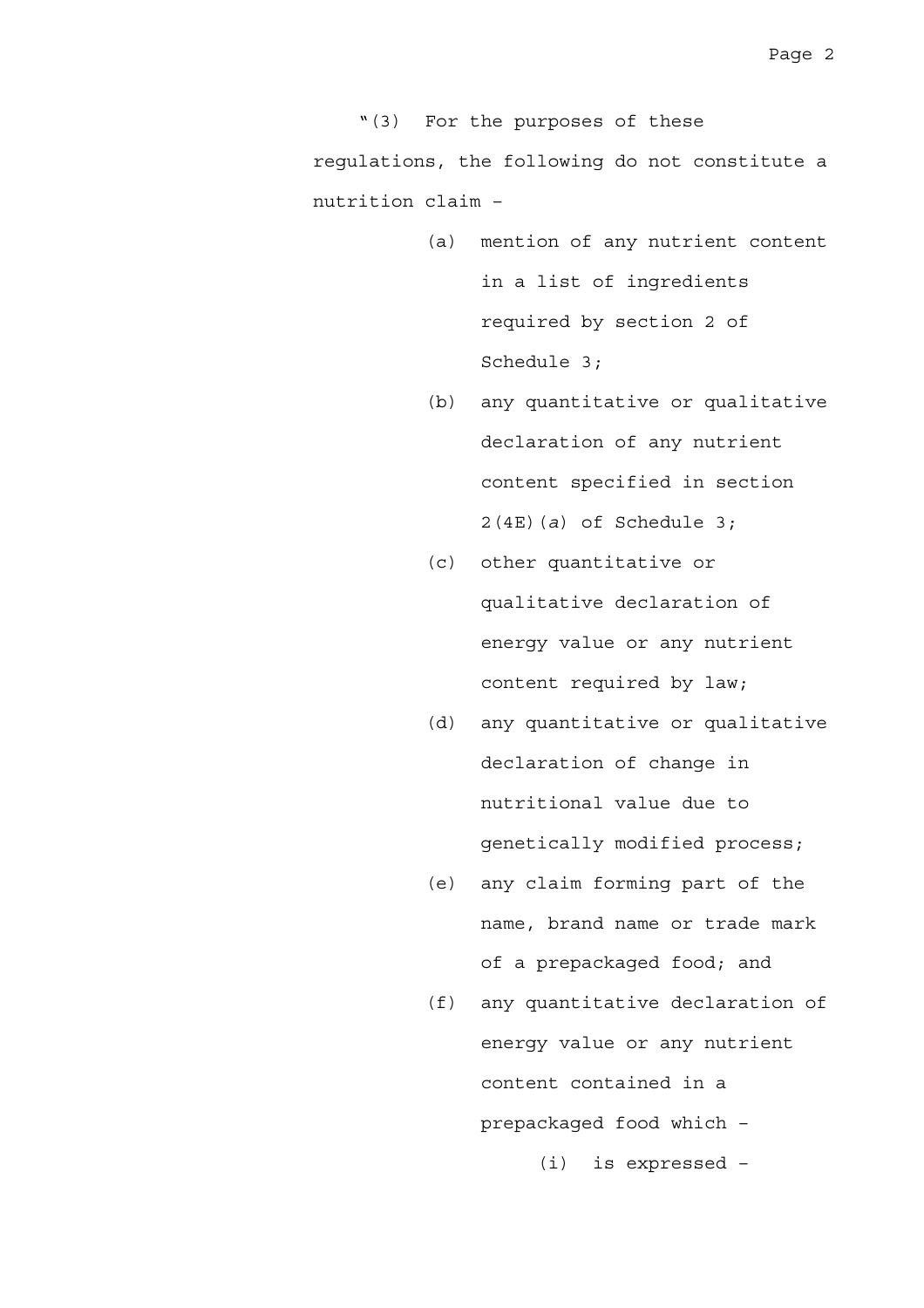- (A) as an actual amount; or
- (B) in any manner specified in section 2 or 3

of Schedule 5;

and

(ii) does not place any

special emphasis on

the high content, low

content, presence or

absence of energy or

that nutrient

contained in the

food.".";

- (c) in section 4, by repealing the new section  $4B(4)(a)$ and substituting –
	- "(a) any item in respect of which an exemption has been granted under section 1 of Part 2 of Schedule 6 is not labelled or displayed for sale in the manner specified in section 2A of that Part; or";
- (d) in section 5, by adding –

"(6A) Regulation 5(3) is amended, in the Chinese text, by repealing "依照上述方式" and substituting "遵照上述規定".";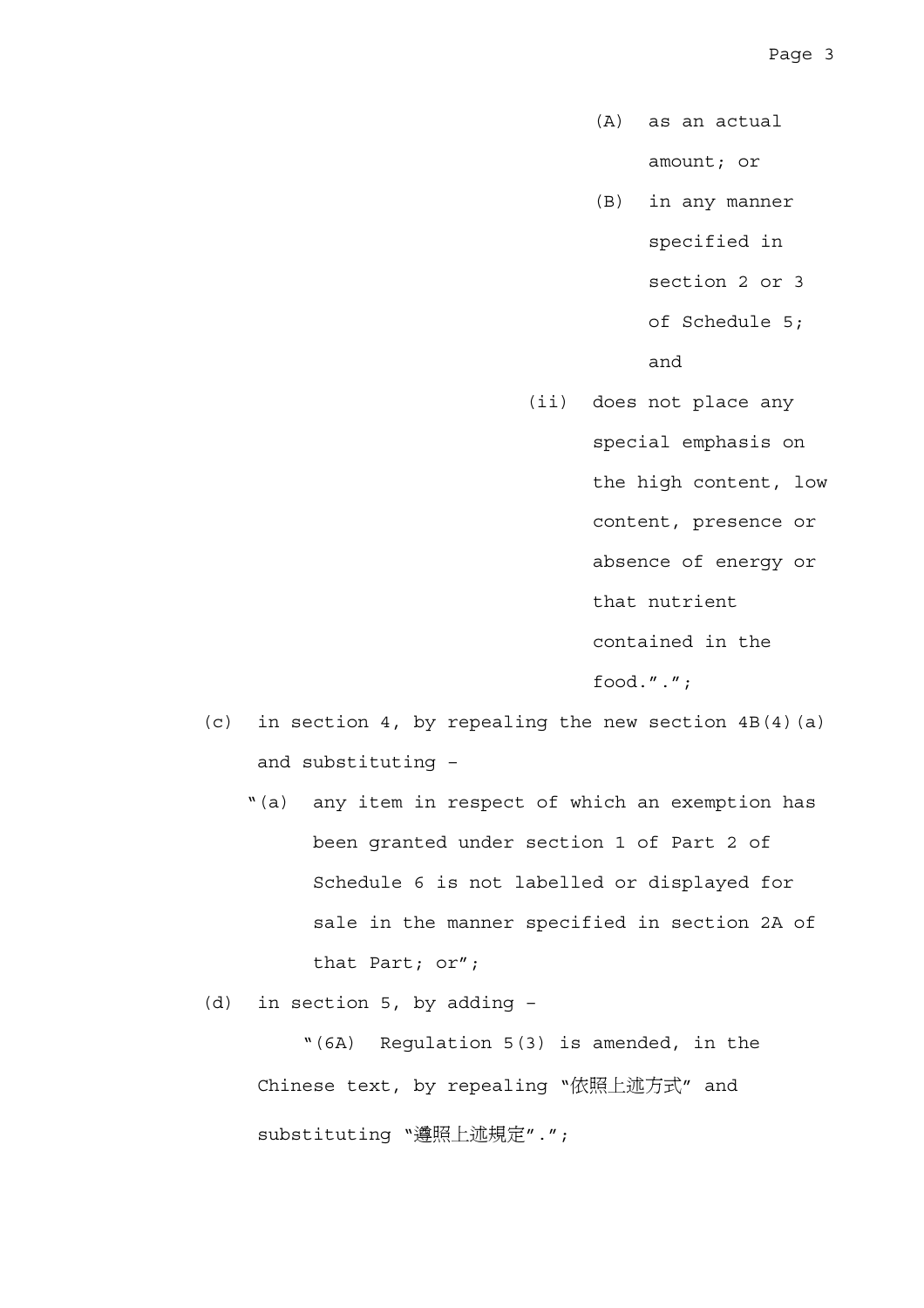- (e) in section 10, in the new section 4(3) of Part 1 of Schedule 5, by repealing "Schedule" and substituting "Part";
- (f) in section 10, by repealing the new section 5 of Part 2 of Schedule 5;
- (g) in section 10, by repealing the new section 6(a) of Part 1 of Schedule 6 and substituting –
	- "(a) packed in a container which contains
		- (i) no other ingredient; or
		- (ii) ingredients packed in a separate container which has a total surface area of less than 100  $\textsf{cm}^2\!\!:$  and";
- (h) in section 10, by repealing the new section 10(b) of Part 1 of Schedule 6 and substituting –
	- "(b) packed in a container which contains
		- (i) no other ingredient; or
		- (ii) ingredients packed in a separate container which has a total surface area of less than 100  $\textsf{cm}^2\textsf{;}$  and";
- (i) in section 10, in the new section 1 of Part 2 of Schedule 6, by adding –

"(1A) In determining whether certain prepackaged foods are of the same version for the purposes of subsection(1), regard shall be had to all relevant matters including –

(a) the ingredient of the foods;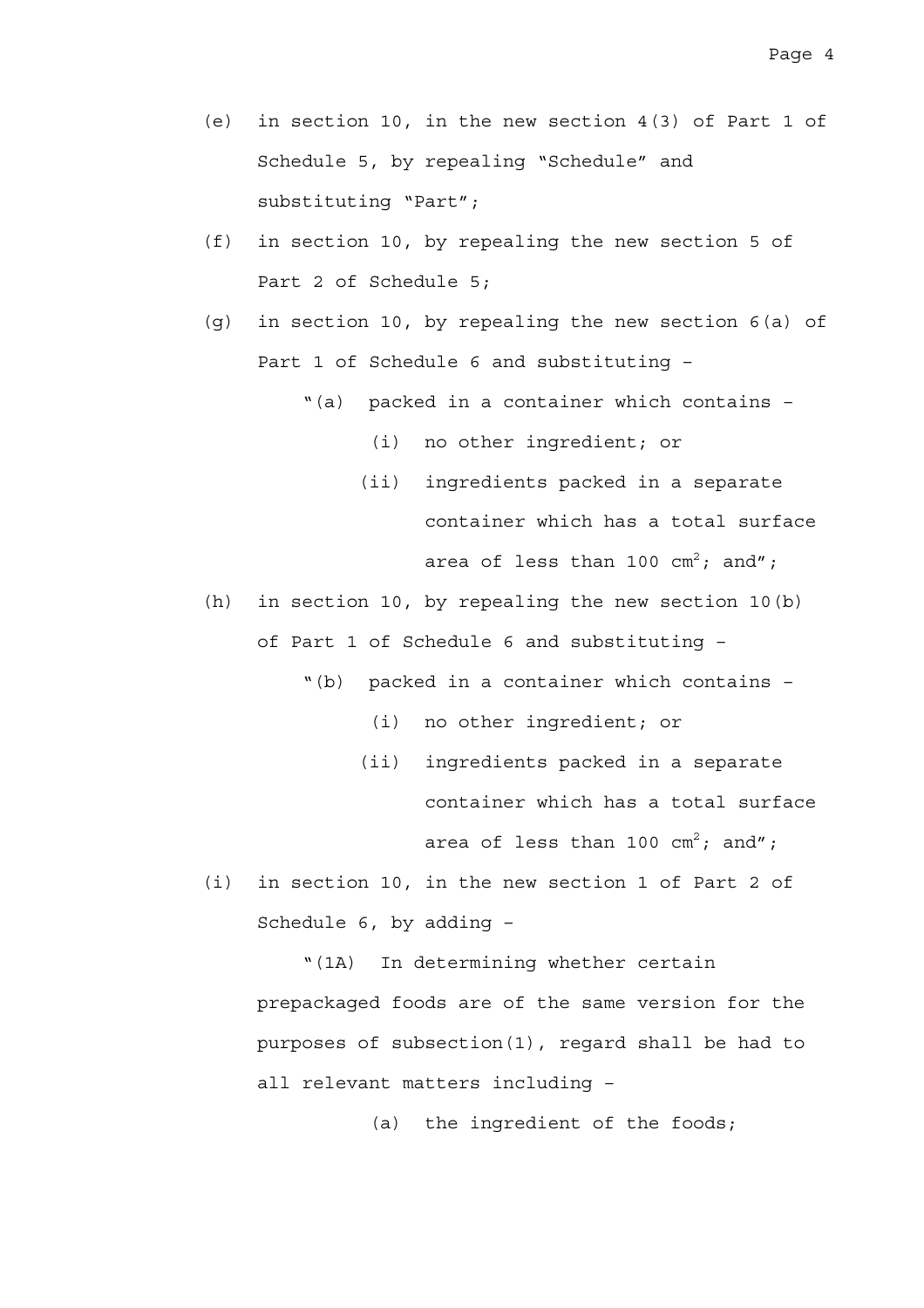- (b) the volume, weight and packing size of the foods;
- (c) the flavour of the foods;
- (d) the manufacturer and packer of the foods; and
- (e) the container of the foods.";
- (j) in section 10, by repealing the new section 1(4) of Part 2 of Schedule 6 and substituting –

"(4) When an exemption is granted under subsection (1), the Authority may impose such conditions as the Authority thinks fit.";

(k) in section 10, in the new section 2 of Part 2 of Schedule 6, by adding –

"(3A) The Authority may in respect of a renewed exemption impose any condition in addition to or instead of any condition previously imposed under section 1(4).";

(l) in section 10, in the new Part 2 of Schedule 6, by adding –

### "**2A. Labelling and displaying for sale**

No prepackaged food in respect of which an exemption has been granted under section 1(1) shall be displayed for sale unless –

(a) the food bears a label –

 (i) indicating that the exemption has been so granted; and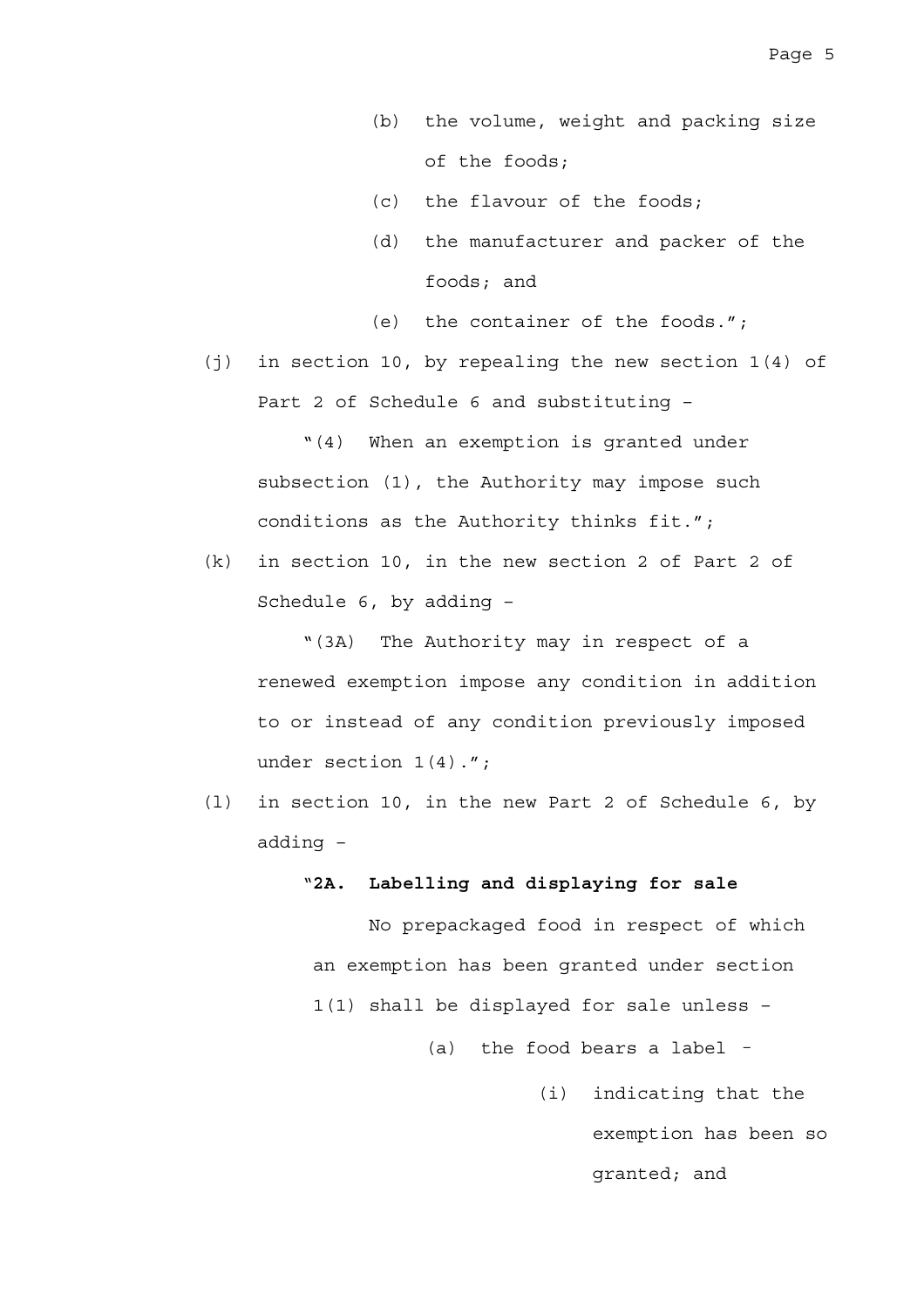- (ii) the design, form and use of which is specified by the Authority; and
- (b) the exemption number assigned by the Authority is also clearly –
	- (i) marked on the label specified in

paragraph (a); or

 (ii) displayed in close proximity to the

place where the food

is displayed for

sale.";

- (m) in section 10, in the new section 3(1)(a) of Part 2 of Schedule 6, by adding "or 2(3A)" after "section  $1(4)$ ";
- (n) in section 10, in the new section 3(2) of Part 2 of Schedule 6, by adding "or 2(3A)" after "section  $1(4)$ ";
- (o) in section 10, in the new section 3(3)(a) of Part 2 of Schedule 6, by adding "or 2(3A)" after "section  $1(4)$  ".